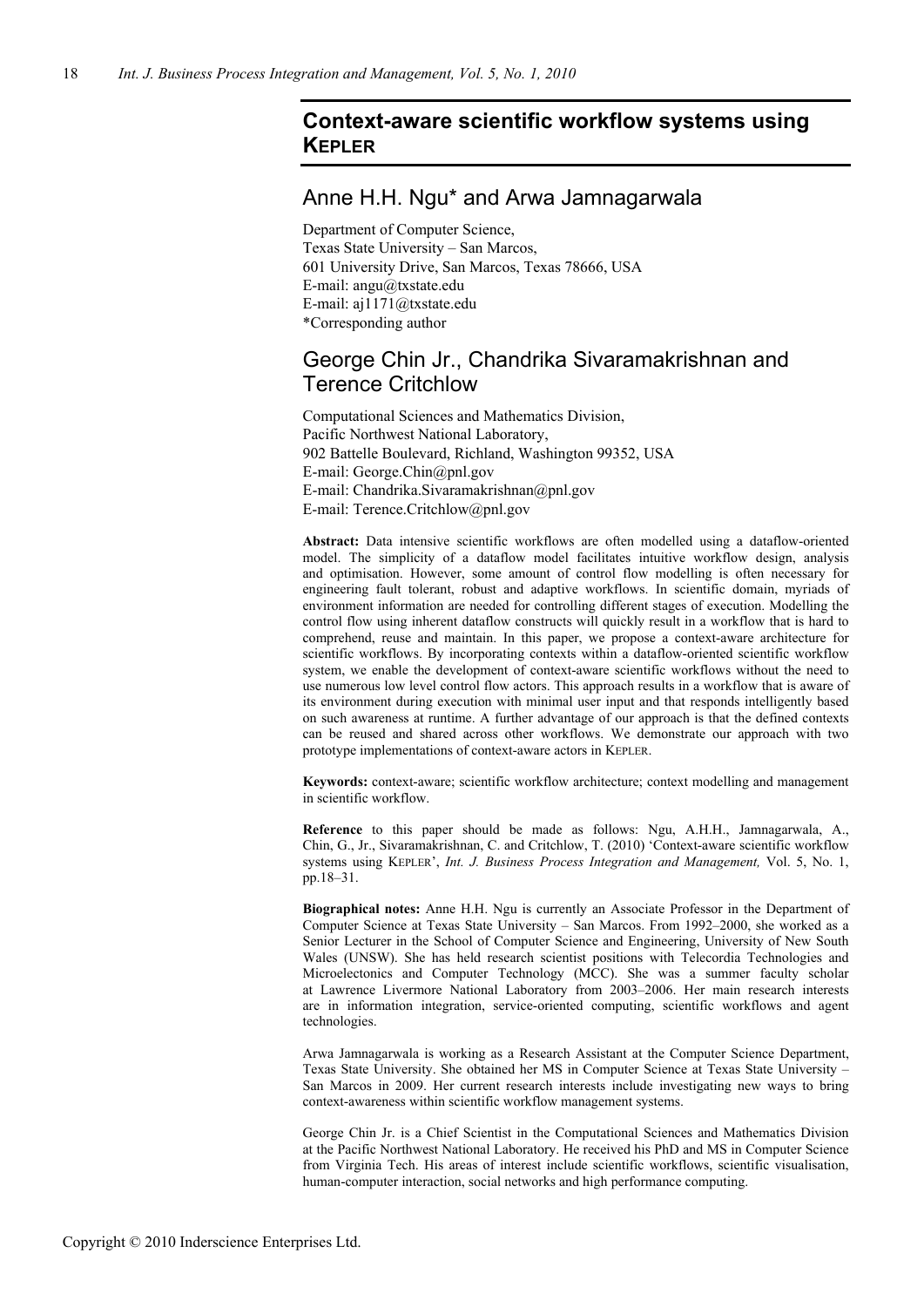Chandrika Sivaramakrishnan is a Scientist in the Computational Sciences and Mathematics Division at the Pacific Northwest National Laboratory. She received her MA in Information Systems from Birla Institute of Technology and Science, Pilani, India. Her areas of interest include scientific workflow systems, database management systems, software architecture and content management systems.

Terence Critchlow is the Chief Scientist for Scientific Data Management in the Computational Sciences and Mathematics Division for the Pacific Northwest National Laboratory (PNNL) since 2007. Prior to that, he worked at Lawrence Livermore National Laboratory. He is currently the Thrust Area Lead for Scientific Process Automation area within the DOE SciDAC Scientific Data Management Center, and PI for a DHS S&T data management and analysis project. His current research interests include scientific workflows, data analysis, data integration, metadata and large-scale data management.

## **1 Introduction**

Scientific workflow systems aim to provide end-to-end frameworks for automating and simplifying data processing tasks for scientists. These tasks often include data acquisition, transformation, integration, analysis and visualisation. Many existing scientific workflow systems, including KEPLER (Ludäscher et al., 2006), Taverna (Oinn et al., 2004) and SCIRun (Parker et al., 1998) are based on dataflow principles (Lee and Parks, 1995), where individual components (or *actors*) are loosely coupled, communicate via streams of data objects and are scheduled explicitly via the workflow system. Thus, components, which may be native to the system or wrap external components such as web or grid services, scripts or local applications, become reusable components that can be leveraged within various workflows.

Workflows expressed using a dataflow-oriented model can be efficiently analysed and scheduled (Lee and Parks, 1995) and is also a simple and intuitive model for workflow designers (Bowers and Ludäscher, 2005). However, while dataflow has become a popular model, some amount of control flow modelling is often necessary for engineering fault tolerant, robust and adaptive workflows. In particular, myriads of environment information are needed for controlling different stages of execution in scientific workflow. The basic mechanisms currently provided by KEPLER for managing control flow include:

- 1 allowing actors to have multiple input, output and parameter ports, e.g., long list of ports and parameters
- 2 allowing 'Boolean-switch' actors to split token streams
- 3 allowing complex workflow graph structures, e.g., containing cycles, multiple paths, etc.

As discussed briefly in Bowers et al. (2006) and Goderis et al. (2005), modelling control flow using these constructs involves inserting and linking various specialised actors alongside dataflow actors, increasing the complexity of the original workflow and making it difficult to distinguish dataflow from control flow (because they are 'entangled').

In the past, three approaches that allow for flexible modelling and composition of KEPLER scientific workflows such that they enable reuse and repurposing have been proposed. The first approach, frame/template (Bowers et al., 2006), emphasises the decoupling of control flow from dataflow through structured embedding of control flow actors in data-oriented scientific workflows. An abstract actor called *frame* and an abstract workflow called *template* that can be configured at design time were introduced. The main contribution of this particular approach is the encapsulation of complex control flow patterns in a three-layer transducer template that can be modelled via a finite state machine in KEPLER. The frame/template approach allows workflow designers to plug in predefined control flow patterns by simply choosing and applying different frames or templates. This approach introduces some degree of flexibility in the modelling of adaptive workflows at design time, but does not address the adaptive execution of workflow at runtime. For example, once a frame or template has been embedded, different implementations cannot be reselected for embedding at runtime unless the template exhaustively specifies the conditions for embedding all the alternatives and all those alternatives are known a priori.

The second approach is the dynamic frame actor (Ngu et al., 2008). A *dynamic frame* actor is an abstract *higher-order* actor. A higher-order actor is an actor that takes as input the definition of another actor. Dynamic frame extends the frame/template approach by allowing actors to be embedded at runtime, rather than at design time. A dynamic embedding process that allows the automatic generation of an internal model to embed at runtime is proposed. The key innovation in the dynamic frame approach is that we endow the frame actor with a set of rules (embedding logic) that gathers data in the execution environment and selects the relevant concrete actor to embed at runtime based on gathered data. The embedding logic can range from simple conditional statements to complex decisions. The use of dynamic frames eliminates the need for using many low level control flow actors in composing flexible and robust KEPLER scientific workflows. However, because the embedding logic is encoded in the dynamic frame actor, whenever there are conditions in the execution environment that are not encoded in the embedding logic, the dynamic frame actor cannot adapt to them. The embedding logic in the dynamic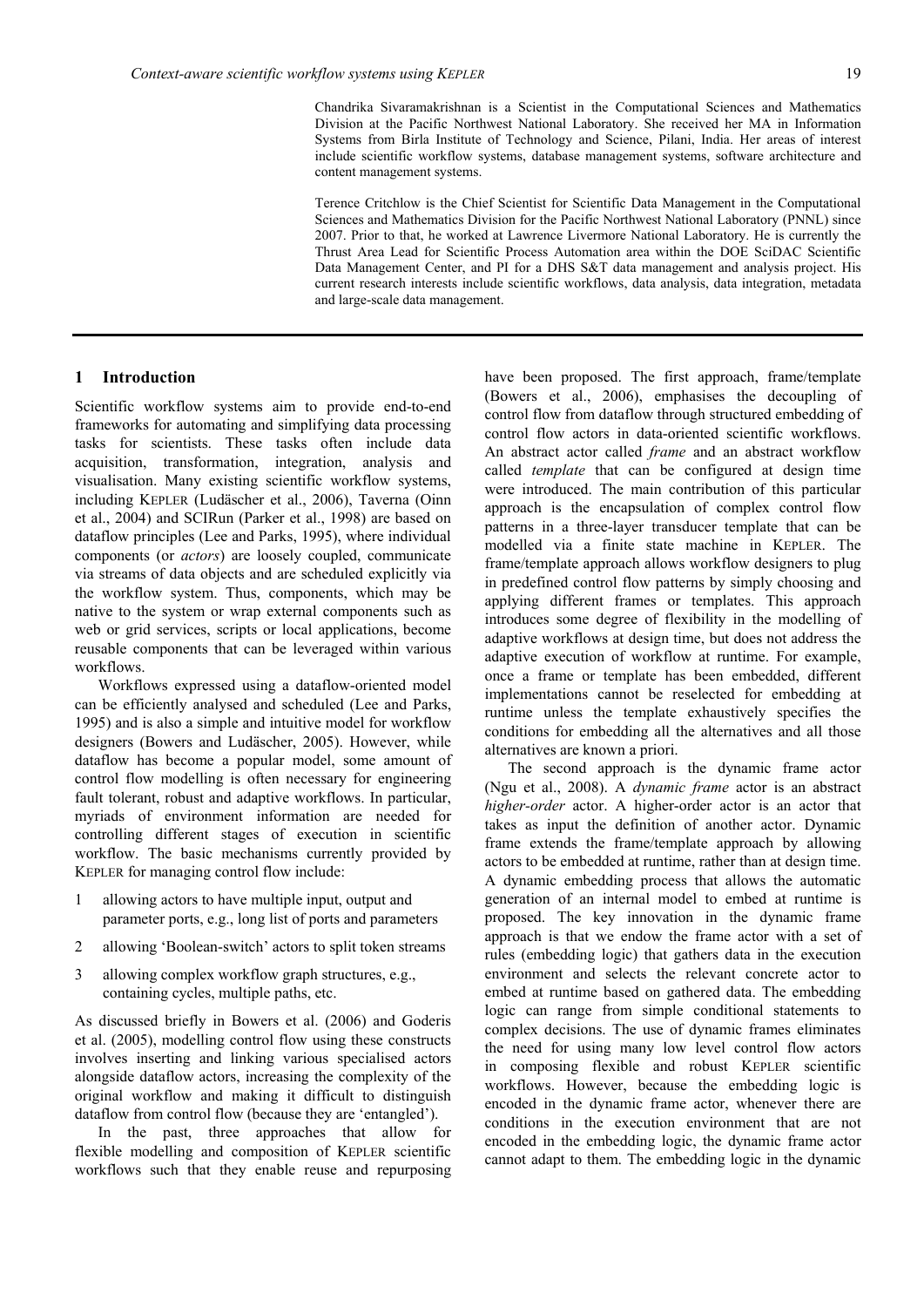frame actor must be re-implemented by a programmer and recompiled to account for new conditions. Moreover, it is not possible to share and reuse the embedding logic in other dynamic frame actors, even in the case where the exact same kind of embedding logic may be applied.

The third approach is called *generic actor* (Scientific Data Management Enabling Technology Center, 2009). A generic actor is an actor that is designed to cover a range of capabilities that can be configured by various configuration files and parameters. The GenericFileCopier actor developed at Pacific Northwest National Laboratory (PNNL) is such an example. The GenericFileCopier carries a superset of parameters that covers the parameters of all available individual file copier mechanisms in the system. Whenever a user desires to change the destination of an output file that is written using a GenericFileCopier actor in a workflow, he/she needs only to change the parameter to adapt the actor to the specific use. However, if the user desires to, for example, save a file to whichever machine on the network that has the lightest CPU load, there is no way to perform this runtime analysis and adapt to it. The other issue with the generic actor approach is that the user can easily be overwhelmed with a long list of parameters where only a few are needed for running the workflow for a specific need.

Generic actor can be viewed as an actor that has all the contextual information embedded in it. The difficulty of developing a one-off context-aware actor as a generic actor is that it lacks a uniform and efficient approach for collecting and applying context data. In this case, the context data and execution logic is embedded in the actor code, making it difficult to evolve an actor's behaviour based on new or changing conditions. Recoding the generic actor every time when one wishes to accommodate more context information or applying the generic actor in a new workflow would be arduous for developers as well as result in a plethora of generic actors. The ability to easily and proficiently identify what context information is collectable and/or available and to modify the behaviour of an actor based on context information would enhance the reusability of any KEPLER actors. Furthermore, the ability to share context information across actors and workflows is important as well because collaborating actors and workflows need a consistent shared view of their computational environment in order to effectively synchronise their actions. Actors or workflows operating on different context views may result in conflicting, discordant or unproductive behaviours as the actors or workflows react to different conditions. The goal of our research and development is to prototype a viable context-aware approach and system capable of addressing these contextcentred difficulties and issues.

We hypothesise that to enable actor-oriented scientific workflows to be more personalised, robust and adaptive, data that affects an actor's behaviour should be modelled and managed as context and processed externally by a separate computing unit. For example, in transferring data from one machine to another, a transport actor should automatically choose a specific transport protocol such as bbcp (which stands for point-to-point network file copy protocol) when the size of the file is greater than a certain size and the network speed is slow. The transport actor should not be designed to exhaustively cover all the possible protocols to use for all the potential contexts (user preferences or inputs) that an actor can execute in.

In this paper, *context-awareness* refers to the capability of an actor to be aware of its physical environment or situation and to respond proactively based on such awareness. Technically, a context-aware actor is a type of dynamic frame actor where the embedding logic of the frame is modelled as context and provisioned to the dynamic frame actor as required. The set of context definitions can be changed, updated and incorporated into an actor anytime. Contexts, once defined, can be reused in other dynamic frame actors or other workflows. A context-aware actor can be configured to bind to different contexts and each context can result in the embedding of a different concrete actor at each invocation. The main contributions of this paper are:

- An architecture for context-aware scientific workflow systems such that the context modelling, acquisition and management are decoupled from the scientific tasks.
- The integration of dynamic embedding and a context provisioning system to achieve context-awareness in KEPLER scientific workflows without requiring changes to any of KEPLER's underlying computational models.
- A methodology for the development of context-aware actors that exploit the current execution environment to enable efficient and adaptive execution. We show how this methodology can be applied to the development of two KEPLER context-aware actors.

The paper is organised as follows. Section 2 gives an overview of the KEPLER system and introduces the frame and dynamic embedding concepts that are fundamental to the development of context-aware actors. Section 3 presents the architecture of our context-aware scientific workflow system, the detailed methodology for building contextaware actors and a demonstration of the reusability of existing contexts. Section 4 describes the related work and Section 5 provides some discussion on future work and concluding remarks.

# **2 Background**

In this section, we briefly introduce the functionality of the KEPLER scientific workflow system and describe three major concepts that are keys to the development of contextaware scientific workflows.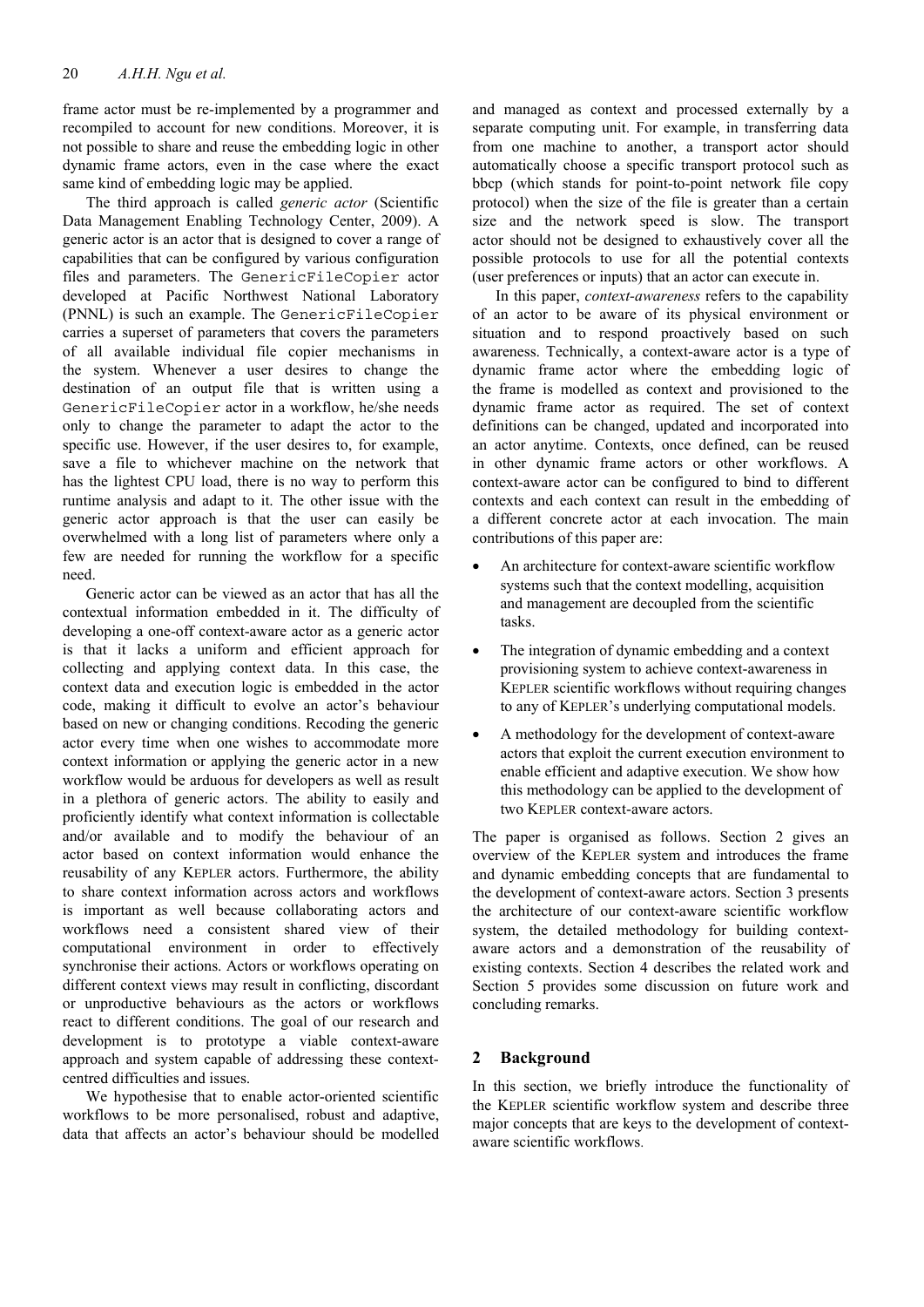## *2.1 The KEPLER scientific workflow system*

The KEPLER system provides generic support for designing and executing scientific workflows. KEPLER is built on top of PTOLEMY II (Brooks et al., 2007), which is a system developed for the modelling and design of heterogeneous concurrent systems. In KEPLER, workflows are created by selecting appropriate actors and placing them on a design canvas, after which they can be wired together to form the desired workflow graph. Figure 1 shows the KEPLER user interface loaded with a scientific workflow that implements the classic Lotka-Volterra model of predatorprey population dynamics. The model is represented as a director (labelled 'CT director' in the figure), actors (the boxes) and connections (the arrows) among actors. The actors denote the computational steps and the connections represent data dependencies between steps. The actors labelled dn1/dt and dn2/dt define two differential equations that are integrated by the two actors decorated with integral symbols when the workflow is executed. The workflow produces graphical renderings of the populations of predators and prey versus time (using the timed plotter actor) and a comparative scatter plot highlighting the interactions of the two populations (using the XY plotter).

**Figure 1** Lotka-Volterra model implemented in KEPLER (see online version for colours)



A unique advantage of KEPLER is that the overall execution and component interaction semantics of a workflow is *not* defined by the components, but is factored out into a separate component called a *director* (Eker et al., 2003). A number of dataflow-oriented directors have been implemented, each having certain characteristics. Directors enable different execution models to be used for a workflow and different directors can be used at different hierarchical composition levels.

# *2.2 Actor frame*

Actors in KEPLER are always *concrete* in that they correspond to particular implementations that are directly executed in a workflow. As a simple example, a gridftp actor and a sftp (secure ftp) actor may be tied to two different data transfer implementations. A *frame* is an abstraction that denotes a set of alternative actor implementations (or refinements) with similar, but not necessarily identical, functionality. For workflow designers, frames are placeholders for components that will be instantiated and specialised at runtime. Thus, a designer can place a frame *F* on the design canvas and connect it with other workflow components without prematurely specifying which component *C* is to be used. For component developers, frames can be used as abstractions for a family of components with similar function. For example, we can have a FileCopier frame that generalises the transfer of data without specifying whether the implementation is provided by gridftp or sftp.

Formally, a frame is a named entity *F* that acts as a placeholder for a component *C* to be 'plugged into' *F* (see Figure 2). When devising a frame *F*, a family of components  $C_F$  is envisioned, with each  $C \in C_F$  being a possible alternative for embedding into *F*. Like an actor, a frame has input, output and parameter ports as well as structural types, which together form the *frame signature*  $\Sigma$ <sub>F</sub>. This signature represents the common API for the family **C***F* of components that *F* abstracts. An *embedding F*[*C*] of a component *C* into a frame *F* is a set of pairs associating (or 'wiring') ports of *C* with ports of *F*.



#### **Figure 2** Embedding of an actor *a* in frame *F* (see online version for colours)

## *2.3 Dynamic embedding*

Frames can be embedded statically or dynamically. In static embedding, a refinement to a frame is embedded during design time. The main problem with static embedding is that if there is a change to a runtime condition, the frame cannot be reconfigured at that time to select a different refinement. In dynamic embedding, the alternative implementations are dynamically selected according to rules employed by the frames themselves at runtime. The refinement to a frame is thus instantiated on demand (Ngu et al., 2008). A type-specific frame actor must implement its own set of embedding rules. Figure 3 shows the generated embedding of an ssh (secure shell) at runtime.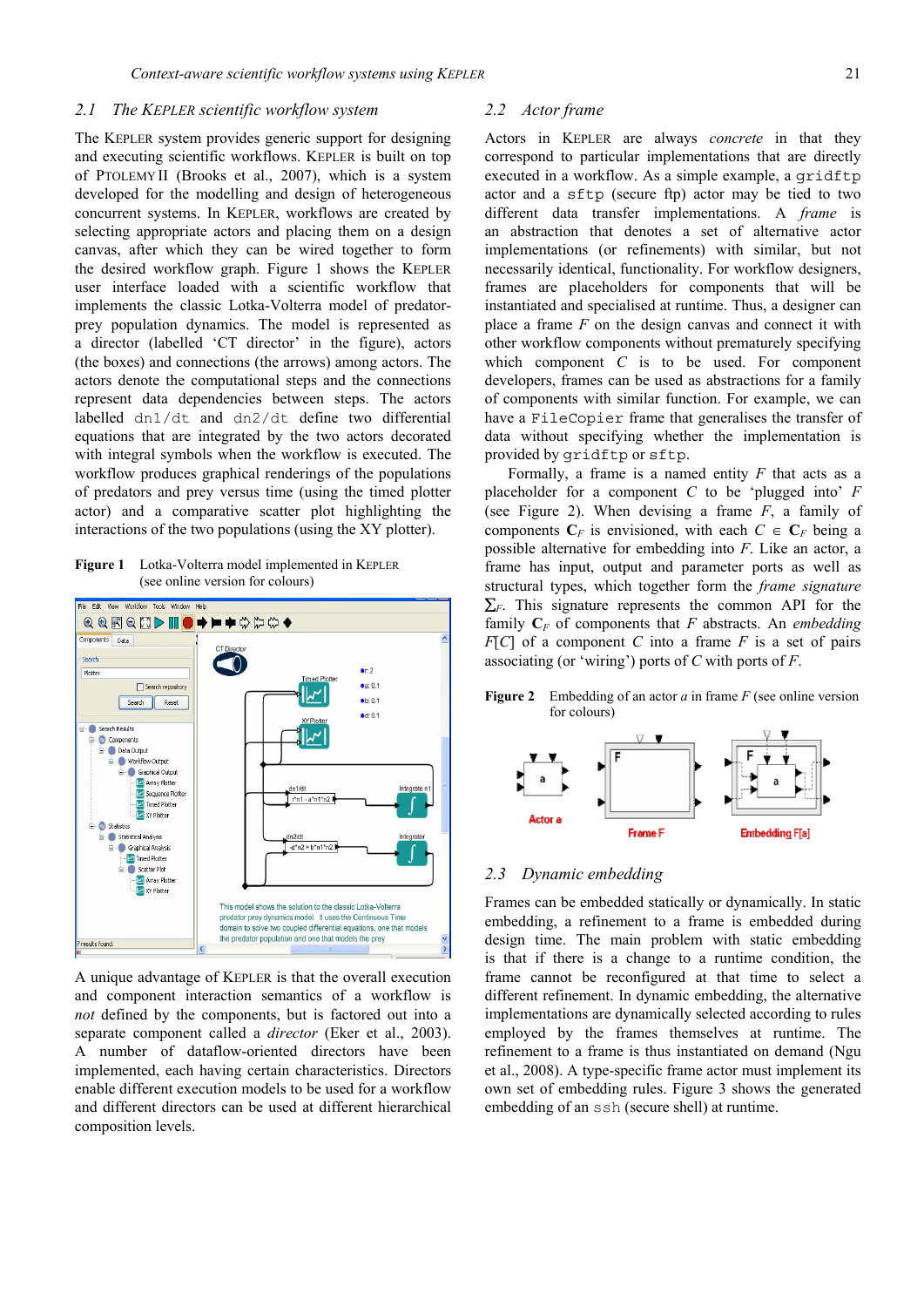

**Figure 3** A frame after being embedded dynamically (see online version for colours)

## *2.4 Context and context-awareness*

Dey and Abowd (1999) define context as 'any information that can be used to characterise the situation of an entity where the entity can be a person, a place or an object that is considered relevant to the interaction between a user and an application including the users and applications themselves'. The two main components in their definition are context and entity. In the context of KEPLER's scientific workflow, the entities are the actors that are the building blocks of the workflows that scientists use. Two types of contextual data are relevant to an actor. The first type is all data that can be *gathered automatically* at runtime to characterise the actor's behaviour. This includes execution location/machine, system parameters (operating system, CPU usage, job queues), system capabilities (availability of certain services or resources), cost of execution (price), temporal information (time of execution) and occurrences of certain events. The second type is data that can be *gathered manually* from a user. This includes his/her preferences such as how results are displayed or delivered; which tools should be used for analysis; privileges and access levels; and preferences for quality of service such as running an actor using the machine with lowest CPU load, transferring data using the most secure protocol or transferring data using the fastest network connection.

Context-aware computing was first presented by Schilit et al. (1994) as 'software that adapts according to its location of use, the collection of nearby objects and the changes of those objects over time'. For example, the Conference Assistant (Dey et al., 1999) is a context-aware application as it uses the conference schedule, attendees' locations and attendees' research interests to suggest presentations for attendees to attend during a conference. In a context-aware application, the burden of gathering and analysing context information is placed upon other computing units. This has the advantage that both the application and the context can be changed independently of each other. For example, if a different context is needed for a context-aware application, the user only needs to define

the new context and redo the context assignment with the application. There is no need to change the way the application is implemented. We define context-awareness in KEPLER as the mechanism for adapting the execution of an actor based on the sensed/gathered contextual information. For example, a context-aware FileCopier actor in KEPLER can provide flexibility in how a file is being copied based on real-time sensing of the size of the file, the speed of the network connection, and the availability of file transfer protocols on the source and destination machines. The context-aware FileCopier can adapt by choosing the 'best' or 'most robust' protocol to use at runtime for the user.

# **3 Enabling context-aware scientific workflow**

Contextual information in scientific workflow can be gathered from the execution environment (machines), from the users (scientists) or generated by the computation steps (actors) in the workflow. The key challenges in building a context-aware scientific workflow are:

- 1 the design of a context gathering and analysis engine
- 2 the design of a context-awareness mechanism that can leverage the gathered contexts at runtime without changing the underlying workflow computation model.

In this section, we describe how we address these two key challenges.





# *3.1 Architecture of context-aware scientific workflow system*

The architecture of our context-aware scientific workflow system is depicted in Figure 4. The main components are the Context Provisioner (CP) and the KEPLER scientific workflow system. The CP is a web service that manages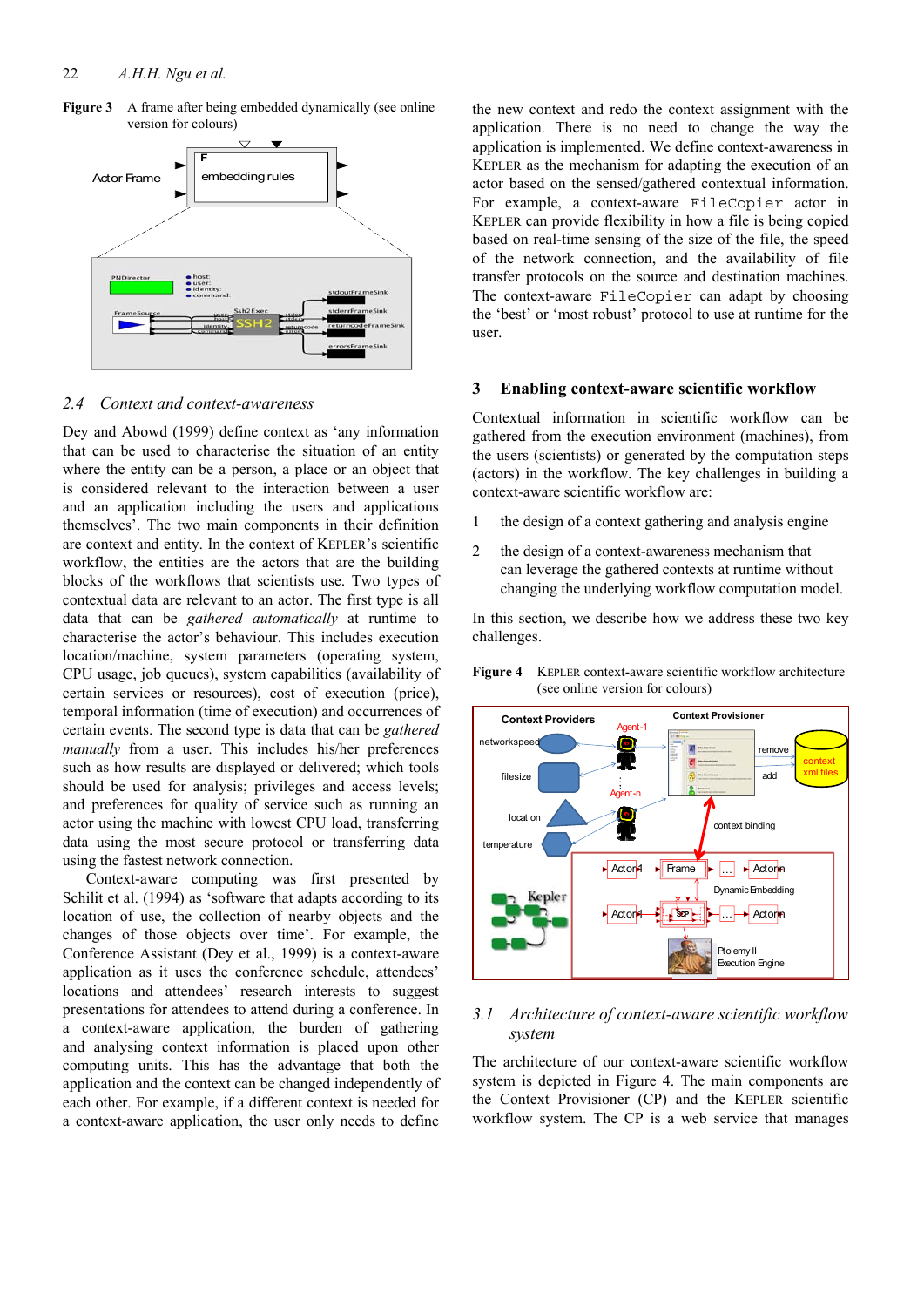the mechanics of context acquisition and provisioning (i.e., context gathering and analysis engine). It also has an associated graphical editor for easy context definition and management. CP is built on top of the context acquisition engine in the CONTEXTSERV system (Sheng et al., 2009), which is designed for the rapid development of contextaware web services.

### *3.1.1 Context providers*

Context acquisition is performed by various independent context providers. There are different types of context providers. Context providers can range from a hardware device, to a sensor, to a complex computer programme. Each context provider uses a specific technique for context acquisition. For example, context can be acquired by polling, by subscription, by querying a database, by aggregating raw data from sensors or by invoking a web service. The concept of an agent is introduced to provide a uniform abstraction for dealing with the numerous and heterogeneous types of context providers. For example, a web service agent is used for acquiring contexts from all context providers that provide context data via WSDL services. A command line agent is used for acquiring contexts from all context providers that gather data by running various system commands and extract the needed data from the specific output pattern. Agents hide the complexity of context acquisition from developers. Context providers are further divided into local and remote providers. Local providers are those that reside in the local machine. Remote providers are those that require specification of how they can be located and invoked.

### *3.1.2 Context provisioner*

The CP manages context definition and processing of context queries. It contains a set of agents and a repository of context specifications. It is implemented as a web service running on Apache CXF server (a lightweight Java-based web service server). As a web service, it provides five main operations. The operation getContext accepts the context query as input and returns the computed value of the context as output. The operation getContextList accepts a context query and a condition as inputs and returns a list of contexts that meets the specified query and the condition as output. The operation saveParameter is used to pass data from a KEPLER actor to the CP to be saved as named parameters for use in context acquisition. The reset operation is used to clear the saved parameters between different context queries. The getParameter is used to retrieve the value of a parameter saved by the CP. The context XML files store the specifications of all contexts used by a specific project.

The current system is set up such that each project or type of workflow in KEPLER has its own CP. The CP in every project is the same except for the set of context XML

files (i.e., context definitions) stored in its repository and the types of agents that it is associated with.

## *3.1.3 Binding with KEPLER system*

The connection between KEPLER and the CP is established via context binding and context-awareness mechanisms. Context binding is the ability for an actor to bind to or access relevant contexts defined in the CP. For a KEPLER workflow to be context-aware, it must have at least one actor that is implemented as a dynamic frame and must have at least one port or parameter of the frame actor identified as a context-aware object (CAObject). Context-awareness is achieved when the dynamic frame actor is embedded with a refinement in a dynamic embedding process based on evaluation of the associated context.

### *3.2 Building context-aware actors*

The development of context-aware actors consists of three main components depicted in Figure 5. The first component is the modelling and implementation of the frame actor. The second component is the modelling and implementation of the context-awareness mechanism, and the third component is the modelling and implementation of context. In practice, the context modelling should occur first, but for ease of readability of the paper, we will start with the frame actor modelling. We will describe the context-aware actor development process using the file copying workflow as a running example. We will first explain the functionality of an existing GenericFileCopier actor and its limitations and then discuss how to convert the GenericFileCopier actor into a context-aware FileCopier actor.

The GenericFileCopier actor is designed for scientists to copy files from one machine to another using a variety of file transfer protocols. The way the current GenericFileCopier actor works is as follows: the user (scientist) specifies all the configurations of all the machines that the GenericFileCopier actor has access to in a machine configuration file. When this actor is instantiated, the user enters the required parameters such as the source and destination machines and the source and the destination files. The destination machine is used to determine which machine's configuration to use. For example, if the user specifies 'zeus.cs.txstate.edu' as the destination machine, then the machine with the specified host name in the configuration file will be matched and the available file transport protocols specified for that host machine (zeus.cs.txstate.edu) will be prompted as a selection list to the user. The main disadvantage of this approach is that it cannot adapt to runtime conditions. For example, it cannot take advantage of runtime information such as size of file or speed of the network to make smart decisions on how to move the data.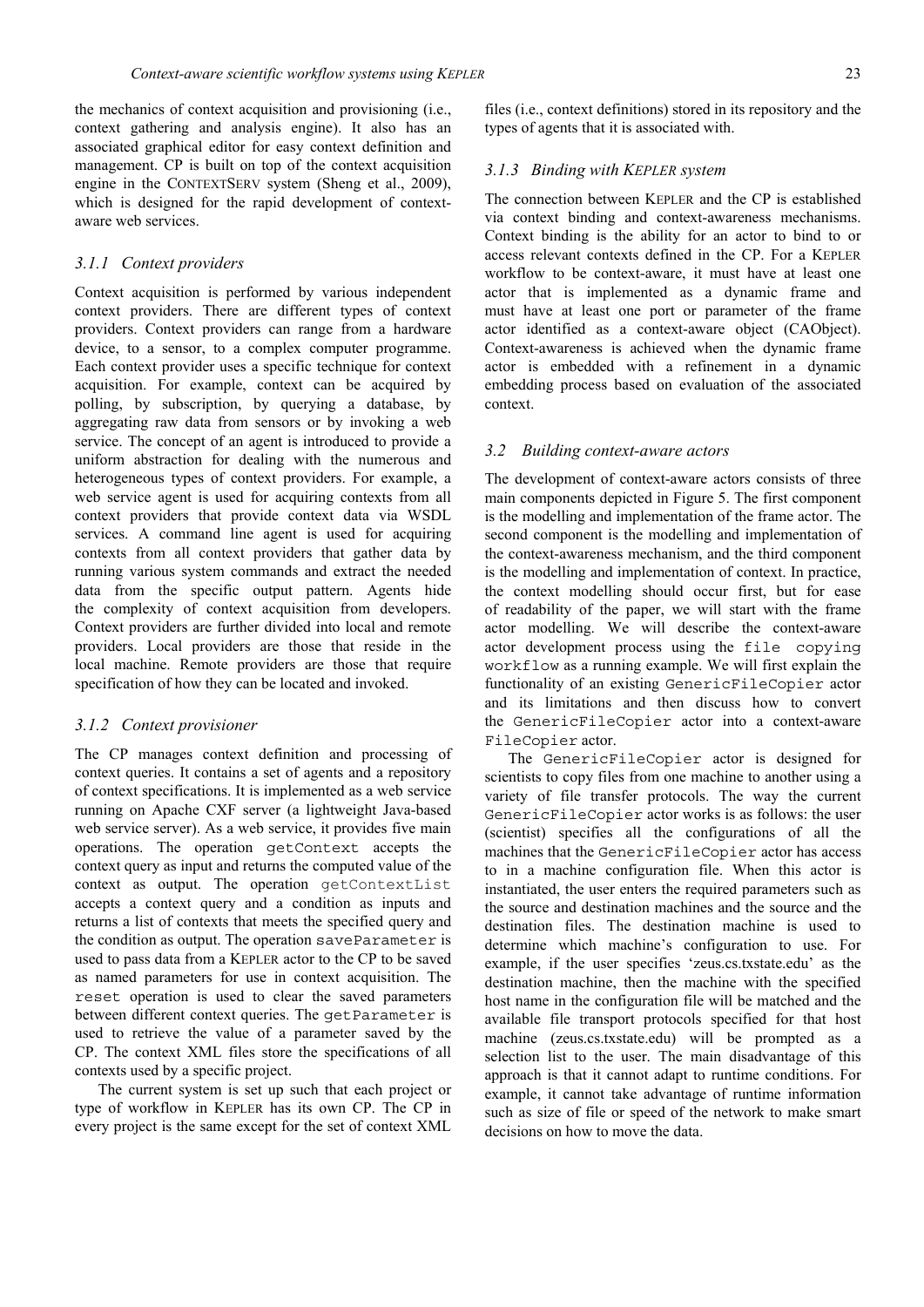

**Figure 5** Three main components required for developing context-aware actors (see online version for colours)

Figure 6 Context binding process (see online version for colours)

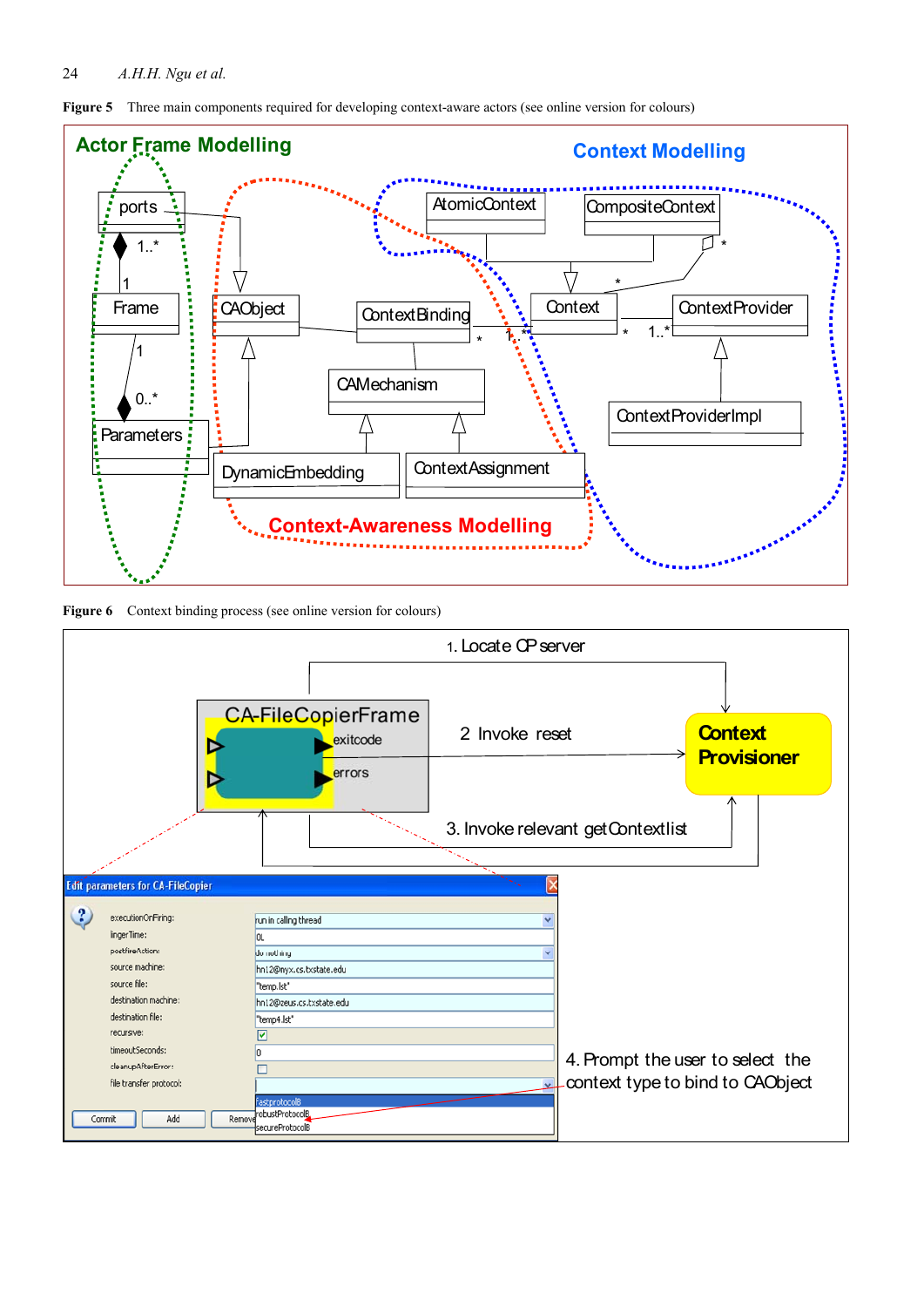*Actor frame modelling* component consists of modifying the GenericFileCopier actor to be a frame by making it a subclass of the frame actor. Because a frame is also an actor, the parameters and ports that were defined for the generic actor can be reused. The only additional step required is the identification of which port or parameter is context sensitive and to tag it as a CAObject. Some low level parameters such as those used to obtain file transfer protocol instalation path and command option can be inferred by the CP during context acquisition process and thus deleted from the context-aware FileCopier actor as shown in Figure 6.

The *context-awareness modelling* step consists of the design and implementation of both context binding and context-awareness mechanisms. Context binding involves:

- 1 locating the CP server
- 2 invoking a reset operation
- 3 sending a query to the CP to get the list of relevant contexts for the CAObject
- 4 prompting the user to choose a specific context to bind with the given CAObject.

The frame actor developer must implement the semantics of the relevant contexts for a particular CAObject. For example, in the context of the file transfer protocol CAObject, the relevant contexts are all the contexts that can be used for making the recommendation of a specific transfer protocol to use at runtime. Figure 6 shows an example of a context-aware FileCopier actor binding to a context called *fastProtocol*.

| <b>Table 1</b><br>Implementation of context-aware selectActor () |  |  |  |
|------------------------------------------------------------------|--|--|--|
|------------------------------------------------------------------|--|--|--|

```
ComponentEntity selectActor() 
   ComponentEntity container = null; 
   process dynamic frame actor's input 
  (para1 … paran) 
  invoke("saveParameter", para<sub>1</sub> ... para<sub>n</sub>);
   process dynamic frame actor's CAObject; 
   selectedActor = invoke ("getContext", 
  CAObject); 
   container = selectedActor; 
 ..
```
The key to the successful integration of frame and context is in the encapsulation of embedding logic as context that can be defined and managed separately from the frame actor. A dynamic frame actor must implement a method called selectActor(), which is responsible for generating a model to execute the selected concrete actor at runtime. The implementation of context-awareness involves adding support to the selectActor() method to query the CP to process the requested context information, which in this case is fastProtocol. The response from

the CP is used to determine how the frame actor should be adapted at runtime. Table 1 shows the pseudo code of the selectActor() method for the contextaware FileCopier actor. This will result in the recommendation of a preferred protocol taking into account the contextual information such as size of input file, availability of protocols and speed of network connection.

The *context modelling* step deals with the definition of contexts and the associated providers. The main classes used for context modelling are shown on the right side of Figure 5. Context can be modelled as either an atomic or a composite context.

Atomic context is the primary context that does not rely on other contexts and is acquired directly from a context provider. We identified the following three atomic contexts for the context-aware FileCopier actor: filesize, networkspeed and protocol availability. These are data that will affect the behaviour of the FileCopier actor. They can be gathered automatically once some parameters, such as the source and destination machines, are known. Figure 7 shows how the filesize atomic context is defined through the CP's graphical editor. The main elements of atomic context are name, type, category, agent and context\_provider. Table 2 shows how it is represented and stored in an XML context file. The name serves as an identifier for this specific context type. The type float represents the data type of this context type. The context\_provider describes how the context is acquired and via what operation, what parameters and what types of agents. The right side of Figure 7 shows how a context provider called verifyFileSize is specified. It is the responsibility of the context provider to provide the implementation of how to check the size of any given file in any given machine.

**Table 2** XML representation of atomic context

| $<$ context $>$                                  |
|--------------------------------------------------|
| <name>filesize</name>                            |
| <type>float</type>                               |
| <category>Atomic</category>                      |
| <context provider=""></context>                  |
| <name>verifyFileSize</name>                      |
| <category> Remote</category>                     |
| <agent>commandLineAgent</agent>                  |
| <link/> contextProviders.FileSizeContextprovider |
| <operation>getFileSize</operation>               |
| <input ref="&lt;Parameter"/> target              |
| <input ref="&lt;Parameter"/> directory           |
| $\le$ /context provider>                         |
| $\le$ /context>                                  |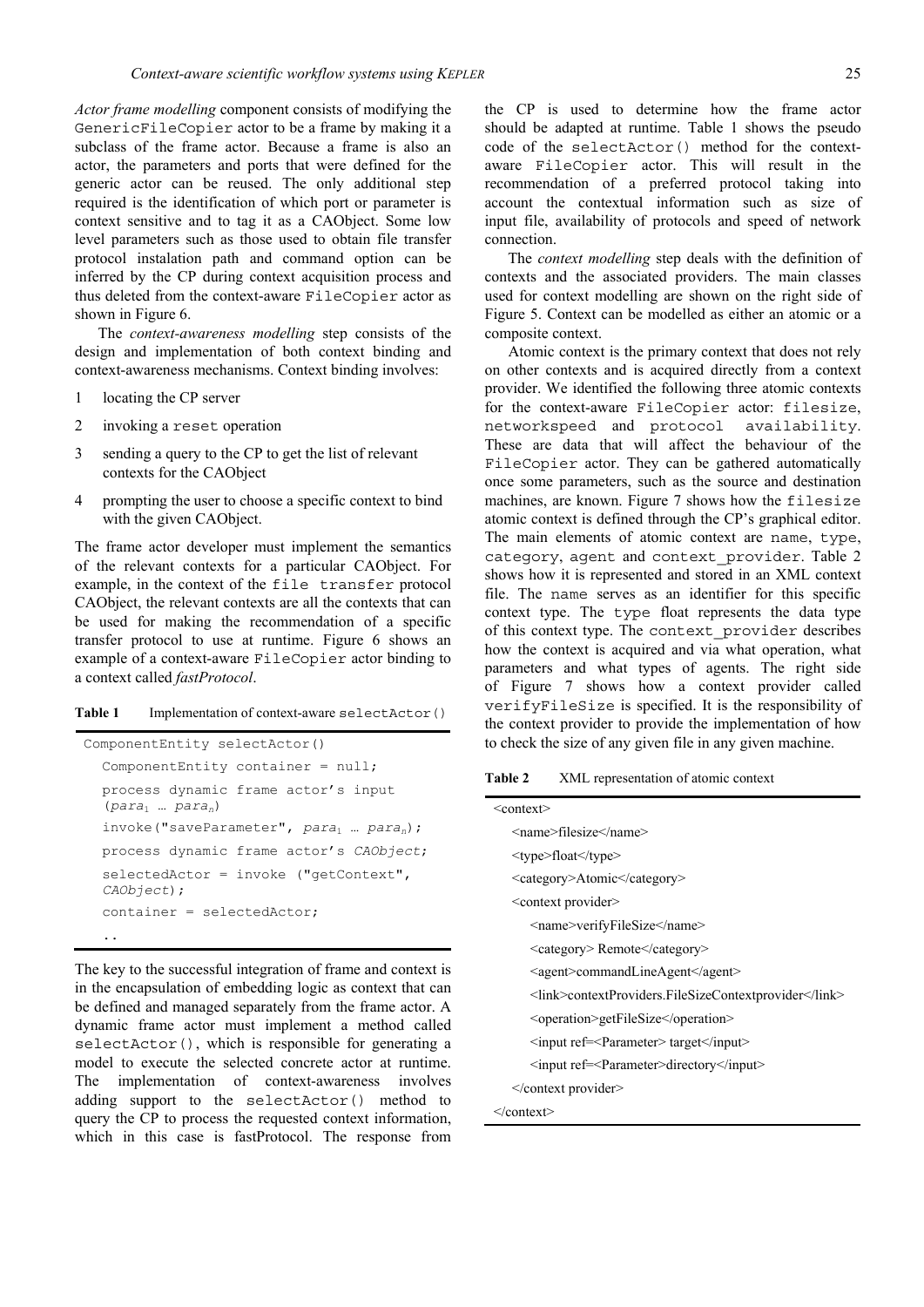Figure 7 Atomic context specification (see online version for colours)



Composite context is an aggregation of multiple atomic or composite contexts and cannot be acquired directly from a context provider. Composite context combines multiple contextual information and arrives at a decision based on these aggregated contexts. The three main composite contexts defined for the context-aware FileCopier actor are fastProtocol, robustProtocol and secureProtocol. Each of the above contexts represents the implicit rules that a typical user would apply to choose a particular protocol to use when moving data from one machine to another. Table 3 shows a summary of the fastProtocol rule expressed in an if-else rule format. The main elements of a composite context are: name, type, category, dependent contexts and SCXML file name. The details of how the dependent contexts are aggregated are described using a state chart. SCXML is a W3C-supported XML-based standard for describing state charts. Figure 8 shows how the fastProtocol if-else rule is defined in an UML state chart. The fastProtocol state chart has an initial state, a final state, a set of simple states, one composite state that has two parallel substates nested inside it and a set of transitions. After the state chart is modelled, it can be exported as an SCXML file. This SCXML file can be executed by an open source SCXML engine to obtain the aggregated context value.

**Table 3** If-else rules for deciding fast file transfer protocol

```
if (bbcp protocol is available) { 
   if ((filesize is >=6 GB) and (network speed > =6ms))
           choose bbcp 
   else if ((filesize \leq 6 GB) or (networkspeed \leq 6 ms))
        if (recursive transfer is true) 
           choose scp protocol 
        else 
           if (sftp protocol is available) choose sftp protocol 
           else default to scp protocol 
else (bbcp protocol not available) 
        if (recursive transfer is true) 
           choose scp protocol 
        else 
           if (sftp protocol is available) choose sftp protocol 
           else default to scp protocol 
}
```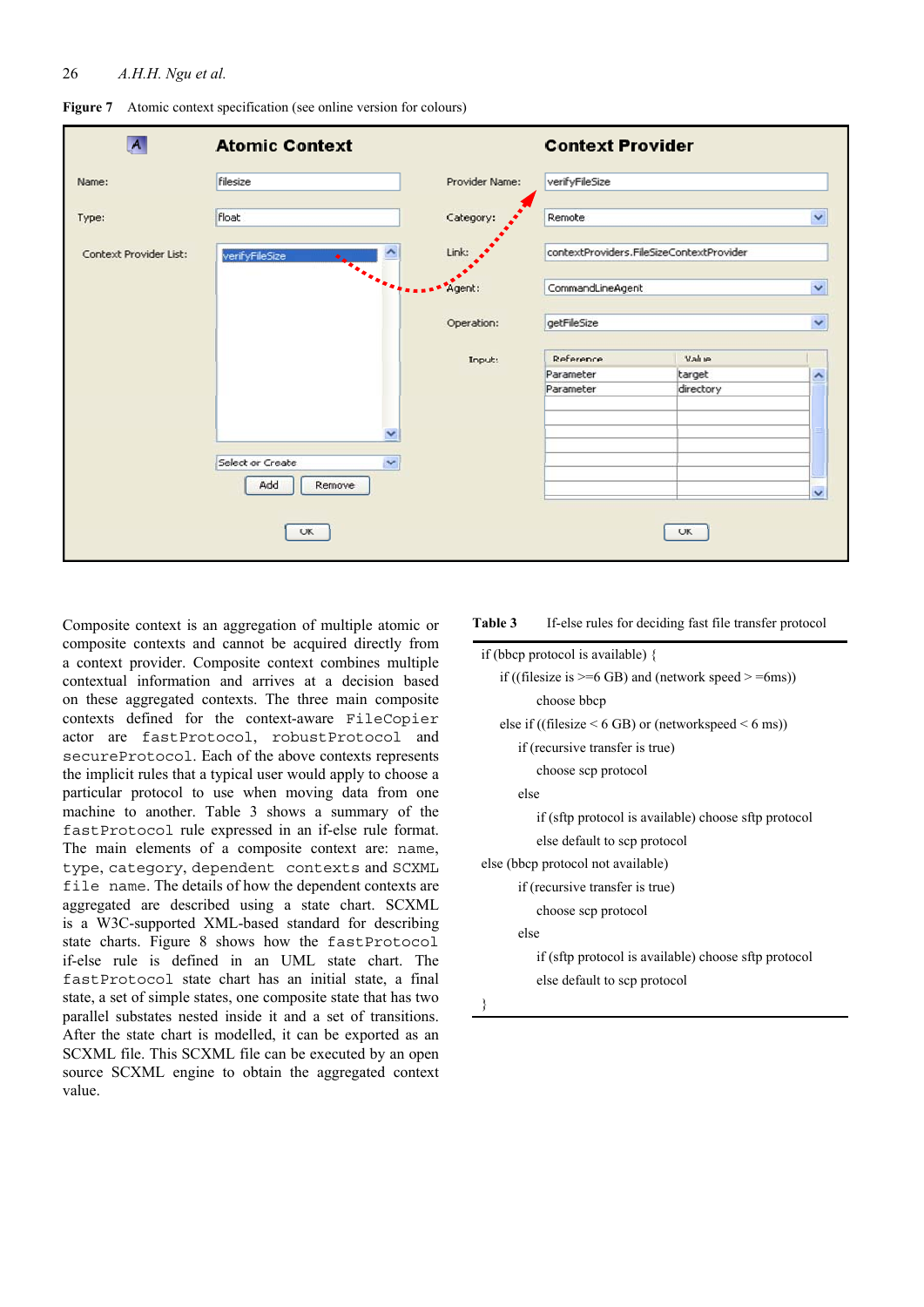

**Figure 8** Composite context specification (see online version for colours)

### *3.3 Reusability of contexts*

One of the key advantages of our context-aware scientific workflow architecture is the reusability of defined contexts and the ability to automatically gather contextual data, which reduces the complexity of actor design. We demonstrate in this section how the context-aware RemoteExecution actor can reuse contexts defined in the context-aware FileCopier actor. We also show that the context-aware RemoteExecution actor can be designed with fewer parameters while achieving the same functionality as a traditional RemoteExecution actor.





The goal of a RemoteExecution actor is to allow a user to submit a job to be run on a remote high performance computer. The main inputs to this actor are the name of the remote machine, the job manager to use and the script for submitting the job. A traditional RemoteExecution actor assumes that the user has prior knowledge regarding the correct job script to use for the chosen job manager and also the presence of a particular job manager on the chosen remote machine. Setting up a RemoteExecution actor that can check the combination of all different correct inputs will lead to a very complex actor that is hard to reuse. Figure 9 shows all the parameters that need to be configured to run a jobLauncher actor, which is a generic version of a RemoteExecution actor. Moreover, this jobLauncher actor does not address higher-level user choices such as submitting a job to a remote machine with the lightest CPU load or shortest job queue. A contextaware RemoteExecution actor enables the user to submit the job based on higher-level concepts such as submitting a job to the machine with maximum idle time, maximum connection speed or minimum job queue. It also eliminates the need for the user to specifically define which job manager, binPath and executable to use. All of these parameters can be gathered as context given the identity of the target machine.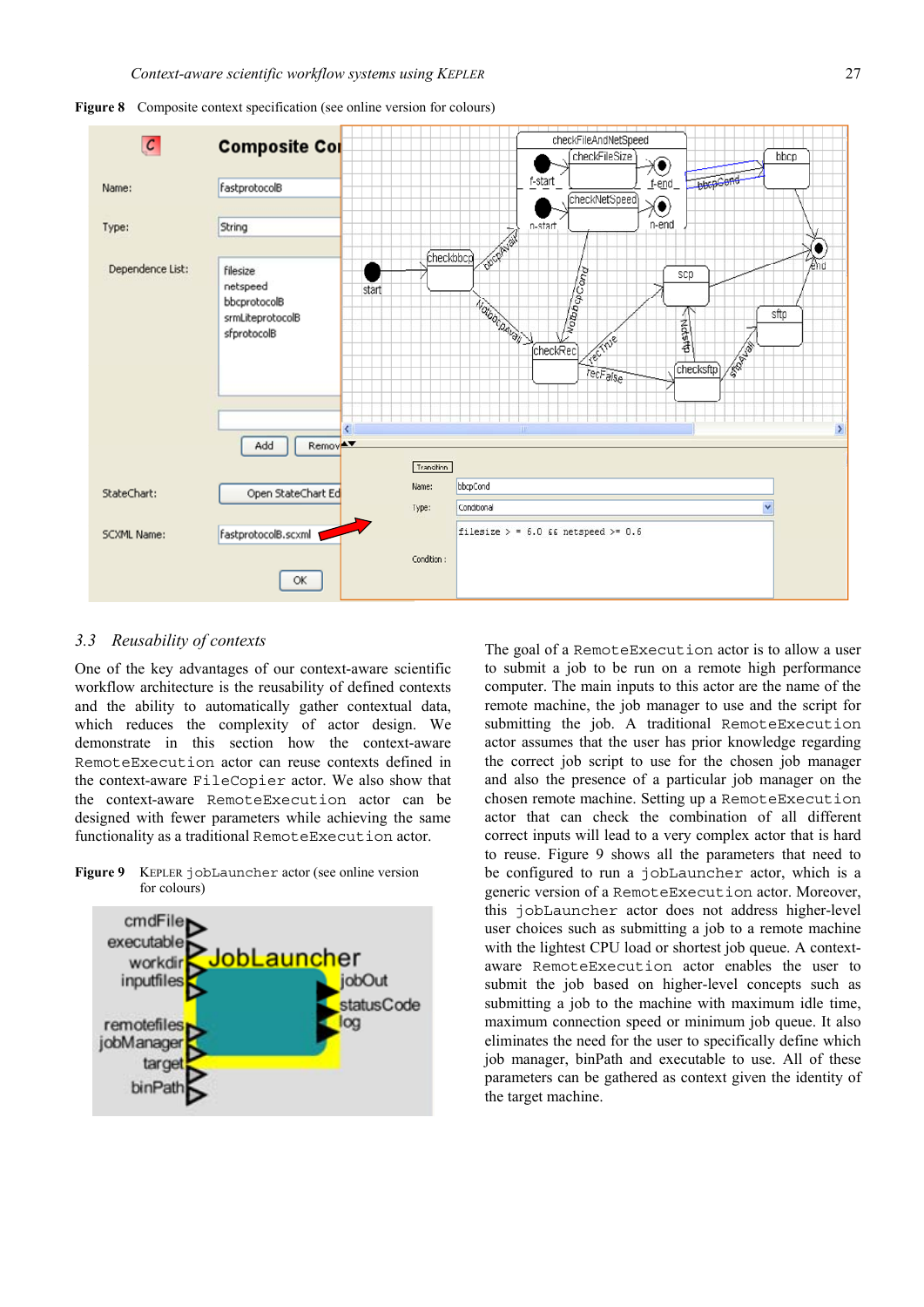Following the methodology for building context-aware actors described in Section 3.2, the actor frame modelling resulted in identifying the user preference for the remote machine as a CAObject.

The context-awareness step consists of context binding and dynamic embedding. In context binding, the list of potential remote machines that the user can access is passed to the CP using the saveParameter operation and the user preference CAObject is bound to a list of relevant contexts by looking up all contexts that are related to machine performance. In our example, the relevant contexts correspond to maxIdleTime, maxConnectionSpeed and minJobQueue.

In the context modelling step, the two new atomic contexts cpuUsage and jobQueue are defined. cpuUsage will return the idle CPU percentage from a vmstat command of a particular Linux remote machine. jobQueue returns the percentage of active jobs over the total number of jobs in the queue. Active jobs are those that are running, on hold or pending. The atomic context networkspeed is reused from before.

Three composite contexts that reflect three different user preferences for a remote machine are defined. The maxIdletime context that determines the machine with the least CPU usage is modelled using the state chart as shown in Figure 10. In this state chart, it checks three given remote machines in parallel. The transition specifies conditions for selecting the machine with the highest idle time. Similar logic is used to select the machine with the highest network connection speed and the lowest job queue. Here, we demonstrate the reusability of the networkspeed atomic context and the composite context composition logic.

Unlike the traditional RemoteExecution actor, the context-aware version enables the actor to adapt to the latest machine conditions. The user is not required to have prior knowledge on which the job manager is running on which remote machine or the location of job manager bin path, etc., to submit a job.

**Figure 10** Composite context for determining the machine with highest idle CPU (see online version for colours)



# **4 Related work**

In mobile and pervasive computing domains, contextawareness is seen as one of the key factors for the successful deployment of many of their applications. Some of the best-known context-aware mobile applications are location-based services and various intelligent assistant services. Two recent surveys on context-aware systems can be found in Baldauf et al. (2007) and Kapitsaki et al. (2009). The survey by Kapitsaki et al. (2009) covers the different approaches for handling context in an application; these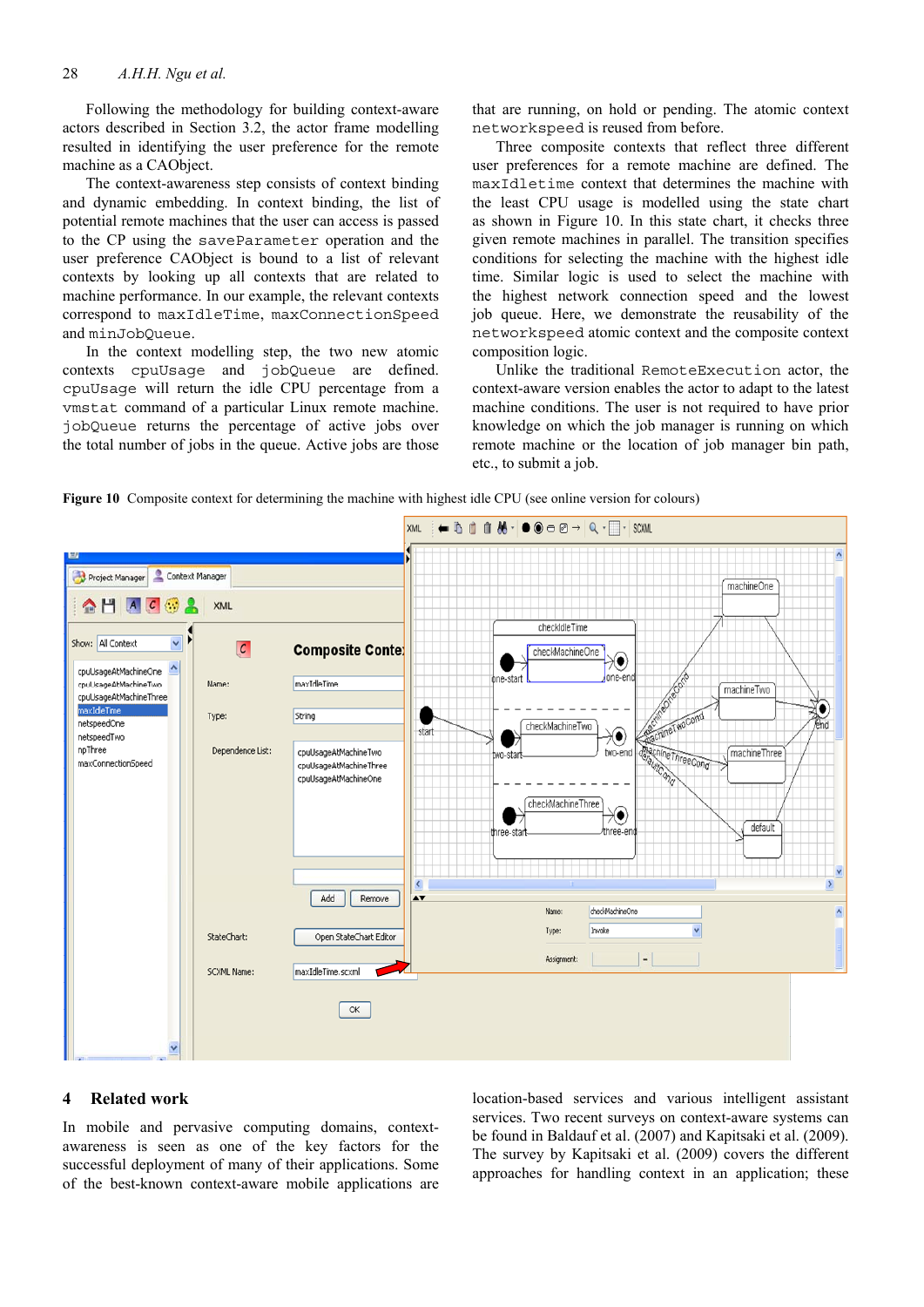approaches range from source code level programming, model driven approach, to message interception. The second survey (Baldauf et al., 2007) focuses on the design principles of context-aware systems. The authors advocate a layered architecture with context acquisition, contextawareness and context modelling as distinct layers.

Our work is inspired by the phenomenal growth in mobile services and applications especially after the successful launch of the iPhone by Apple Computer. In mobile applications, the environment that users interact with is dynamic by nature (changing location, changing bandwidth, changing battery power, changing time zone). It is impossible to enumerate all the possible changes a priori in mobile applications. This calls for an agile software design methodology where context modelling, managing and provisioning are central to the development of mobile applications, yet are decoupled from the business logic of mobile applications. Many context-aware applications have recently been successfully deployed (e.g., GPS, ActiveBadge and Forerunner). Our work is further influenced by the success of CONTEXTSERV (Sheng et al., 2009), which is a platform for the rapid development of context-aware web services using a model driven approach called *contextUML* (Sheng and Benatallah, 2005). We compare our context-aware scientific workflow framework to some recent context-aware or adaptive systems in terms of context modelling and management, awareness mechanism and extensibility of the architecture.

The awareness-enabled coordination (AEC) (Georgakopoulos et al., 2006) is a process collaboration and automation platform designed to scale to large multiorganisation teams. It was an extension of CMI (Rusinkiewicz and Georgakopoulos, 1999), an advanced process automation research prototype. AEC has demonstrated the benefit of context modelling and a contextualisation mechanism for supporting unrestricted dynamic changes in processes without the need to model those changes using explicit control flows. In AEC, context is a mosaic of information, knowledge, resources, teams, organisations, goals and events that are gathered for a particular collaboration situation. Each context in AEC consists of a *scope* and a set of context elements. The context elements include policies, resources and methods with meaning local to the process or workflow. Context within AEC can form a context network via referential relationships. AEC context requires the implementation of a full ontological model. Our context is based on a simple XML markup scheme. We leverage UML state charts to relate and aggregate multiple contexts. The complexity needed to set up and model contexts using a full ontological model incurs significant overhead in scientific workflows that typically do not require coordination across different teams or organisations. The AEC awareness mechanism is based on a complex event processing system with extensibility provided via new event operators.

Context-aware adaptable web services (Keidl and Kemper, 2004) are one of the early representative works proposed for the development of innovative web

applications that can response proactively and intelligently based on users' context. In this framework, contexts are limited to the information of service requesters and are embedded in simple object access protocol (SOAP) messages. Context-awareness is achieved by intercepting SOAP messages and invoking the matching context plug-ins or context services. Context acquisition and management are not supported in this system. Thus, context specification cannot be shared and reused in other web services. Moreover, their context-awareness mechanism is limited to pre- and post-processing of input and output of SOAP messages. Our CP allows a developer to define a variety of contexts (user preferences, environment parameters, resources, policies) and allows context to be shared, aggregated and exchanged in a distributed fashion. We also provide a graphical editor to ease the definition and maintenance of contexts.

In Bowers et al. (2000), an adaptive approach to developing survivable and robust applications is described. The approach allows systems to adapt to changing environments so that they may continue to perform even with reduced functionality in cases of resource constraints or compromised conditions. They introduce adaptation spaces as a way to model the dynamic and changing environment contexts. An adaptation space is a specification of the condition space (can be a cross-product or a subset of the conditions of interest) that will be evaluated in order to select the appropriate implementation strategy in a dynamic execution environment. The adaptation space allows arbitrary policies or conditions to be specified using a simple XML markup scheme. The adaptation space also allows the specification of preferences of the implementation strategy from the user's perspective. An *adapt* operator is used to parse the adaptation space specification, evaluate the conditions and select the alternative implementation given a set of user preferences. Adaptation space specification has similar representation power as our composite context. An adaptation space must be defined for each individual application and it is unclear how different adaptation spaces can be composed, reused and shared across different applications. Only a single awareness mechanism is provided via the *adapt* operator. Within the adaptation space architecture, context acquisition and management are not discussed.

In the CoreGRID project (Caeiro-Rodriguez et al., 2008), dynamicity is viewed as one of the most important requirements for scientific workflow management systems. The authors describe the inherent need to support changes during execution of workflows because not only do scientific exploration processes evolve, but so do networks, platforms and resources that support execution of the processes. The proposed solution is a dynamic mapping of workflow specification to changing availability of resources. A workflow specification is created with placeholder and semantic tasks where binding of tasks to resources is accomplished at runtime. This mechanism for achieving adaptive workflows is similar to our earlier approach of frame and dynamic embedding (Ngu et al.,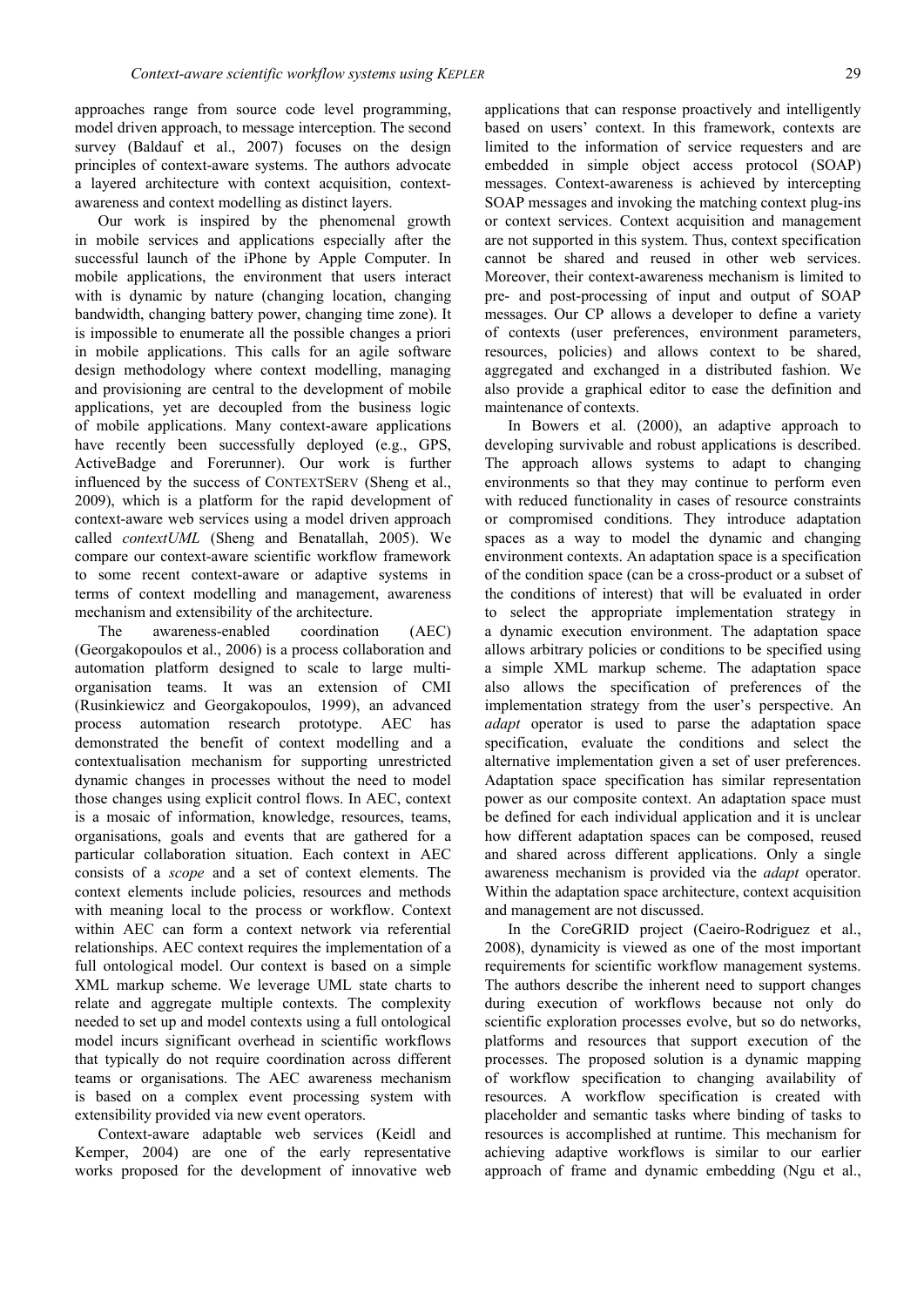2008). Context-aware scientific workflows can achieve the same level of dynamicity with the added advantage of being able to model the changing environment as contexts that can be reused across different workflows.

Wieland et al. (2007) propose the concept of contextaware workflows and present an implementation of this concept using an extended workflow language called Context4BPEL. The Context4BPEL execution environment consists of the BPEL workflow engine and the context event scheduling system working in collaboration with the Nexus context management platform. The Nexus platform serves as the CP and provides support for context queries, context events and context services. A Smart Factory application is prototyped with this framework. The context data, such as availability of tools, machines, workers and stock amount, are collected and saved via tags in the Smart Factory and are used to drive the real-time execution of workflow by observing the state of the factory. Context4BPEL is tightly coupled with the context provisioning system. It is not clear how a context-aware BPEL workflow can be bound with different contexts. Our context-aware workflows allow the same workflow to be bound with different contexts depending on the users' needs.

Aspect-oriented programming (AOP) (Murphy and Schwanninger, 2006) is emerging as a promising technique for realising adaptive and flexible web services composition. Non-functional composition properties (e.g., service selection policies and business rules) can be specified as aspects, which can be activated or deactivated appropriately at execution time. However, applying AOP to web services composition is still in its early stage. The hooks for plugging the appropriate aspects at runtime are limited to what is expressible in XPath. It is still very tedious and complex for users to specify aspects using XML or Java classes. Our context modelling provides a much higher-level abstraction for achieving the similar goal.

# **5 Conclusions and future work**

A context-aware application has the capability of being aware of its physical environment or situation (context) and responding proactively and intelligently based on such awareness. Context-awareness is one of the most important trends in computing and is becoming more important with the relentless growth in mobile devices and services. However, in the scientific workflow domain, contextawareness has not been exploited. Contextual information is usually encoded in the process as various control flows, which make the workflow hard to reuse and comprehend. We have proposed a high level abstraction called *frame* and an adaptive mechanism called *dynamic embedding* in the past to enable flexible modelling of scientific workflows. In this paper, we proposed the integration of a context provisioning system with a dynamic embedding process to achieve context-awareness in KEPLER scientific workflows. We proposed a context-aware architecture for scientific workflows and three basic components required for the development of context-aware actors. We illustrated the context-aware actor development process using the FileCopier actor and the RemoteExecution actor. We also demonstrated that the same context definition can be reused in different context-aware actors.

In our context-aware architecture, context, context providers and frame actors are defined and managed autonomously from each other. This means they can be changed independently. New contexts can be added anytime by setting up new definitions and associating them with context providers. Context providers can change the techniques they use to acquire context information anytime without affecting the context definitions. The frame actor can change the context-awareness mechanism without affecting the context provisioning process.

When compared to a generic actor, a context-aware actor minimises the number of parameters or ports that are needed for the user to interact with. Through some existing inputs, other necessary input data can be gathered at runtime. For example, with remoteExecution actor, the system can automatically figure out which job manager is running on the chosen remote machine and provide the latest status on the job queue, rather than asking the user to specifically enter the type of job manager to use for a particular job submission instance. Moreover, contexts hide the complexity of using the workflows by replacing a number of low level parameters with one single high level concept.

When compared with the dynamic frame actor, a context-aware actor can bind to context that determines precisely the set of embedding rules that can be applied at runtime to adapt the actor to changing runtime conditions. When this actor is run in a different environment or by a different scientist, different embedding logic can be applied by choosing a different context binding.

The current implementation of the CP is a synchronous web service invoked by a dynamic frame actor at runtime. We intend to improve the current design in two significant ways in the future. First, we want to provide asynchronous communication between the KEPLER system and the CP. This would enable context-aware actors to perform useful operations in parallel while waiting for data from the CP. For example, a KEPLER actor might want to be informed when contextual information it depends on has been modified.

Second, we want to support other context binding and awareness mechanisms. Currently, context binding and awareness is implemented only using a dynamic frame and dynamic embedding process. The dynamic frame design works best when context has to be shared between actors from the same family group. For example, a generic file copier actor can be created as a superset of a scp copier actor and a sftp copier actor. The generic file copier can then be implemented as a dynamic frame that interacts with the CP and binds with the appropriate file copier at runtime.

This approach, however, might not be best for all scenarios. For example, consider the scenario in which log-in credentials have to be shared between a file copier actor and a job submission actor. Currently, to make these